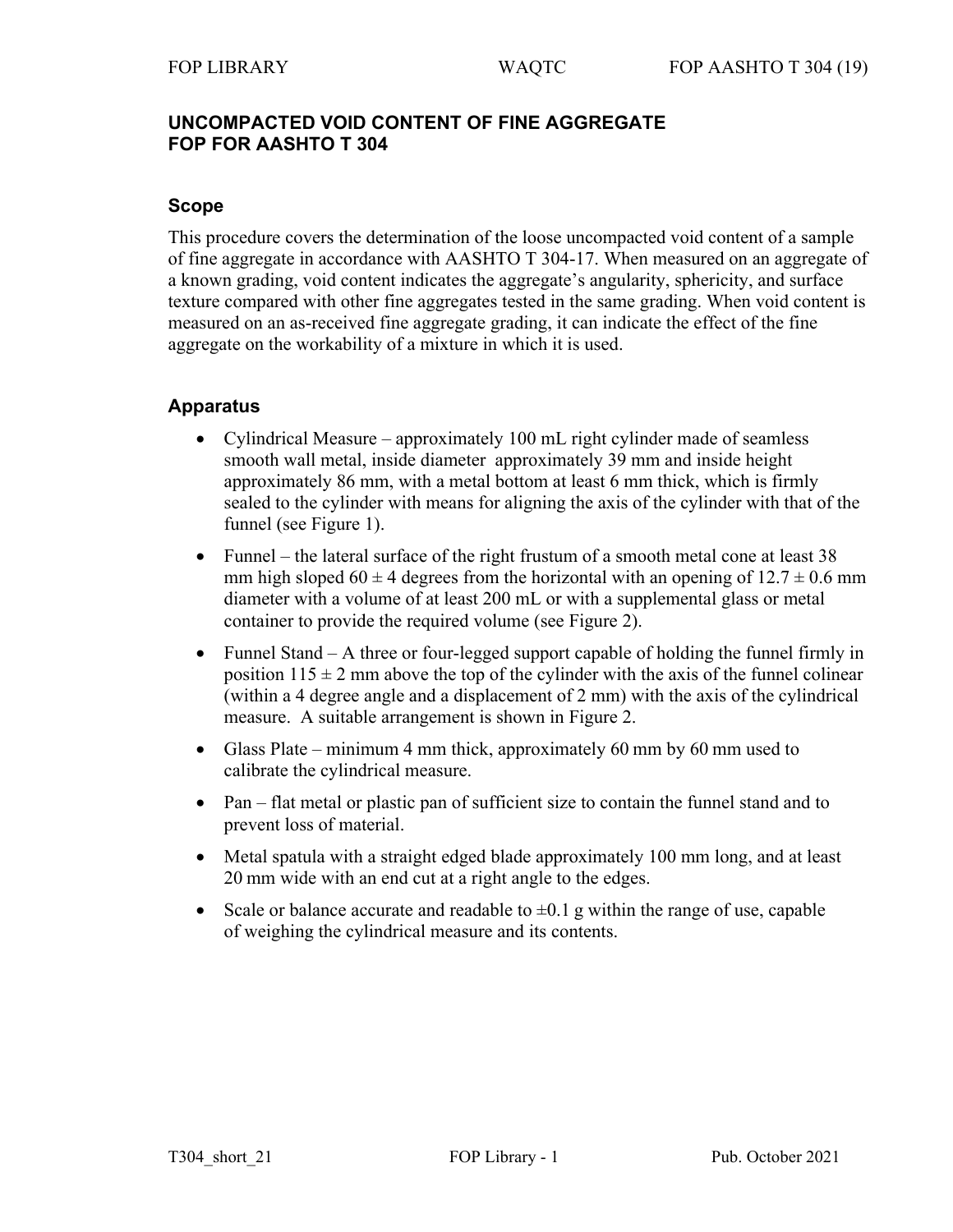

**Figure 1**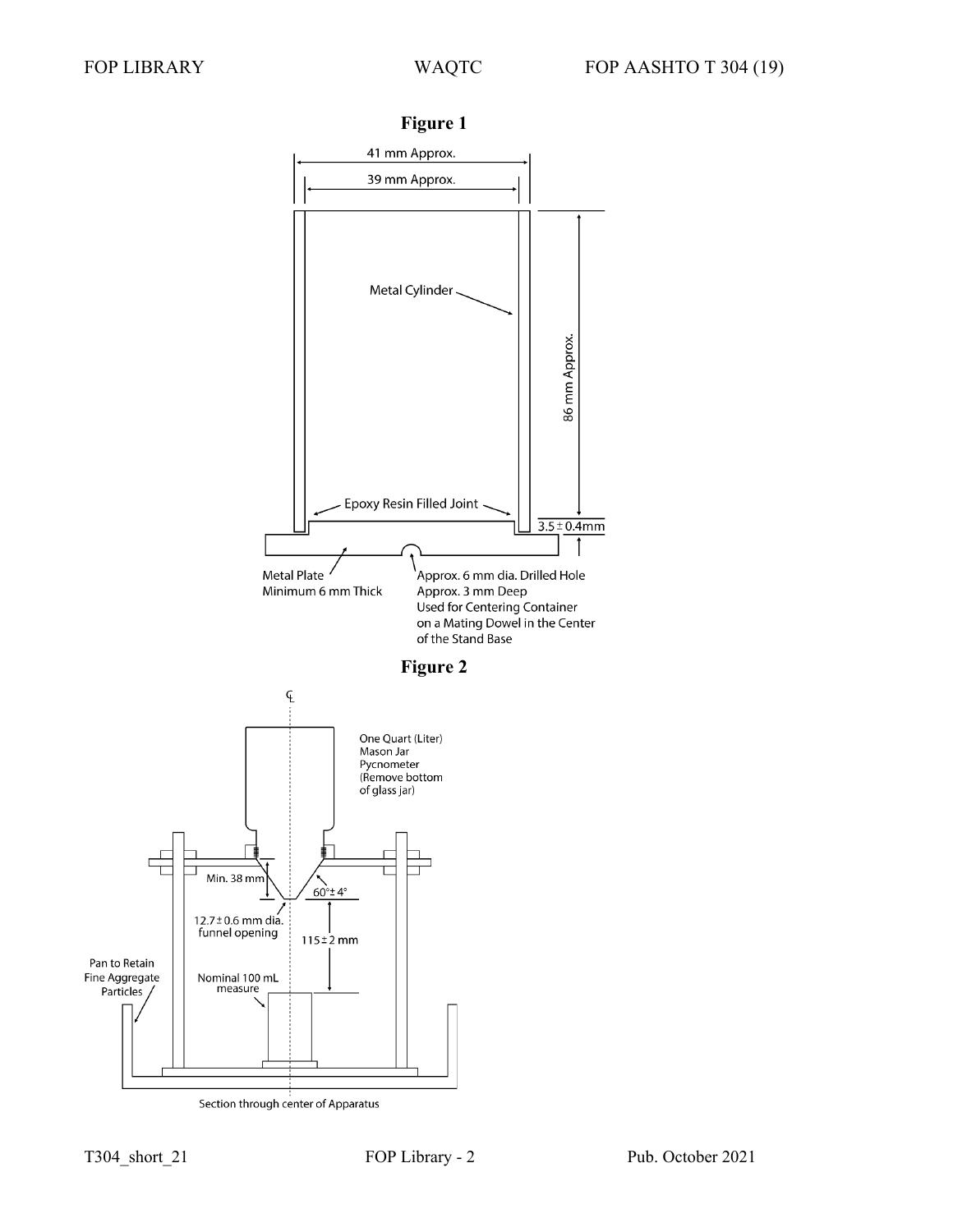### **Preparation of Test Samples**

Obtain the standard graded sample from one of the following:

- 1. Use the sieve analysis samples from the FOP for AASHTO T 27/11.
- 2. Store the dry separate size fractions obtained from one (or more) sieve analysis in separate containers for each size.

OR:

- 1. Obtain sample according to the FOP for AASHTO R 90
- 2. Reduce according to the FOP for AASHTO R 76
- 3. Wash sample over a 150-µm (No. 100) or 75-µm (No. 200) sieve according to FOP for AASHTO T 27/11.
- 4. Dry to constant mass according to the FOP for AASHTO T 255.
- 5. Using sieves in Table 1, separate into individual size fractions according to FOP for AASHTO T 27/11
- 6. Weigh out and combine the following quantities of material identified in Table 1.

| <b>Individual Size Fraction</b> |                           |                  |
|---------------------------------|---------------------------|------------------|
| <b>Passing</b>                  | <b>Retained On</b>        | <b>Mass</b><br>g |
| No. $8(2.36 \text{ mm})$        | No. $16(1.18 \text{ mm})$ | $44.0 \pm 0.2$   |
| No. $16(1.18 \text{ mm})$       | No. $30(600 \,\mu m)$     | $57.0 \pm 0.2$   |
| No. 30 (600 um)                 | No. $50(300 \,\mu m)$     | $72.0 \pm 0.2$   |
| No. $50(300 \text{ um})$        | No. $100(150 \mu m)$      | $17.0 \pm 0.2$   |
|                                 | Total                     | $190.0 \pm 0.2$  |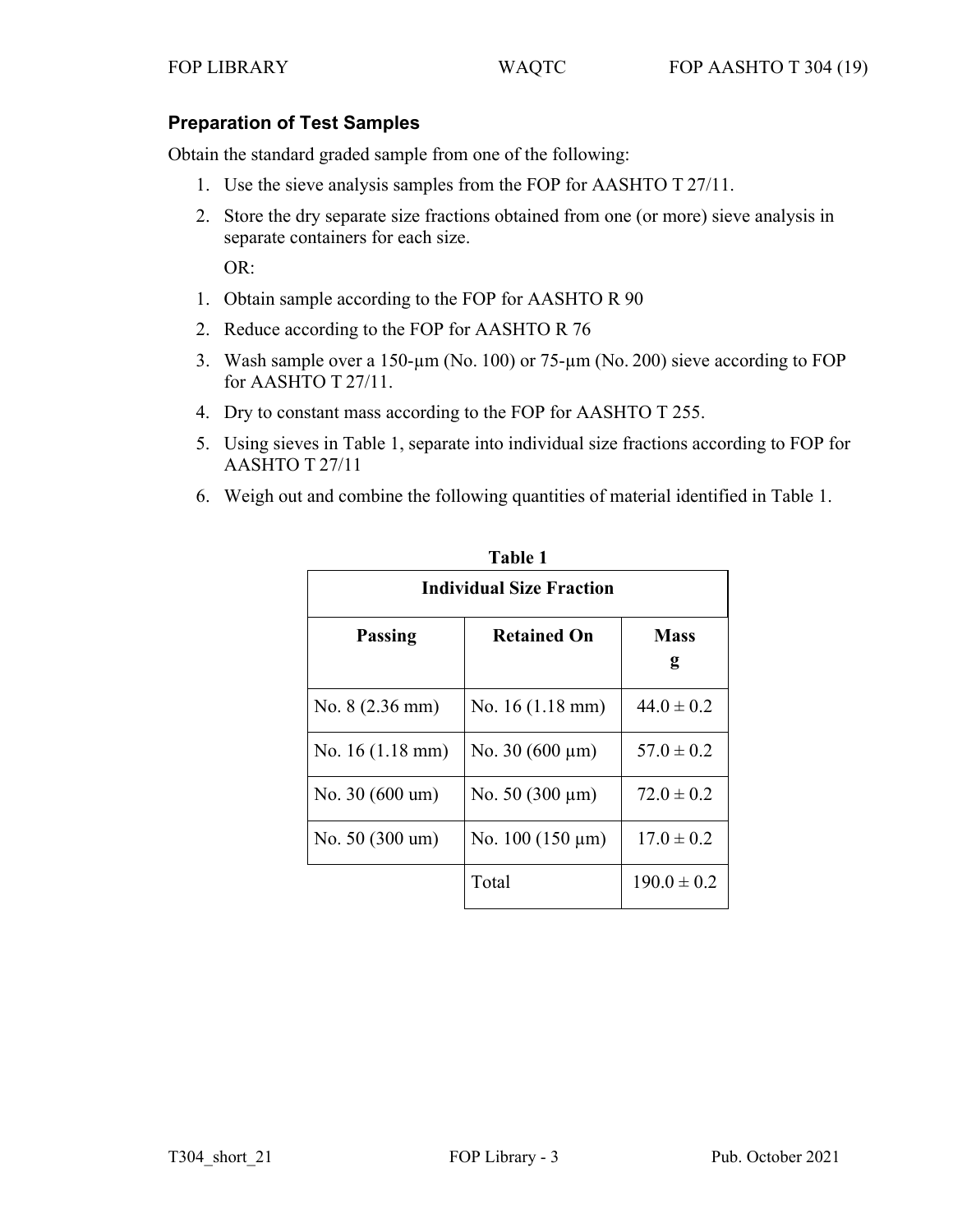# **Specific Gravity of Fine Aggregate**

The fine aggregate bulk specific gravity  $(G<sub>sb</sub>)$  is used to determine the uncompacted void content. Use the  $G_{sb}$  from the source if it is known. If it is unknown determine the  $G_{sb}$  on the minus No. 4 (4.75 mm) material according to AASHTO T 84.

If the  $G<sub>sb</sub>$  of some size fractions differ by more than 0.05 from the  $G<sub>sb</sub>$  typical of the complete sample, the G<sub>sb</sub> of the fraction (or fractions) being tested must be determined.

*Note 1:* An indicator of differences in specific gravity of various particle sizes is a comparison of specific gravities run on the fine aggregate in different gradings. Specific gravity can be run on gradings with and without specific size fractions of interest. If specific gravity differences exceed 0.05, determine the specific gravity of the individual 2.36 mm (No. 8) to 150 um (No. 100) sizes for use either by direct measurement or by calculation using the specific gravity data on gradings with and without the size fraction of interest. A difference in specific gravity of 0.05 will change the calculated void content about 1 percent.

#### **Procedure**

- 1. Record the mass of the empty measure to the nearest 0.1 g.
- 2. Mix test sample with the spatula until it appears to be homogeneous.
- 3. Position the jar and funnel section in the stand and center the cylindrical measure as shown in Figure 2.
- 4. Using a finger, block the opening of the funnel, pour the test sample into the funnel.
- 5. Level the material in the funnel with the spatula.
- 6. Withdraw finger allowing the sample to freely flow into the cylindrical measure.
- 7. After the funnel empties, strike-off excess fine aggregate from the cylindrical measure with a rapid single pass of the spatula with the width of the blade vertical using the straight part of its edge in light contact with the top of the measure.

Until strike-off is complete, avoid vibration or disturbance which could cause compaction of the material in the measure.

*Note 2*: After strike-off, the cylindrical measure may be tapped lightly to compact the sample to make it easier to transfer the container to scale or balance without spilling any of the sample.

- 8. Brush adhering grains from the outside of the container
- 9. Determine and record the mass of the cylindrical measure and contents to the nearest  $0.1$  g.
- 10. Recombine the sample from the pan and cylindrical measure
- 11. Stir until homogenous
- 12. Repeat Steps 3 through 9.
- 13. Determine net mass of aggregate in measure by subtracting mass of the measure from the mass of measure and fine aggregate.
- 14. Calculate the uncompacted void content (*Us*) of each determination to the nearest 0.1 percent.
- 15. Average the results of the two determinations (*Um*) to the nearest 0.1 percent.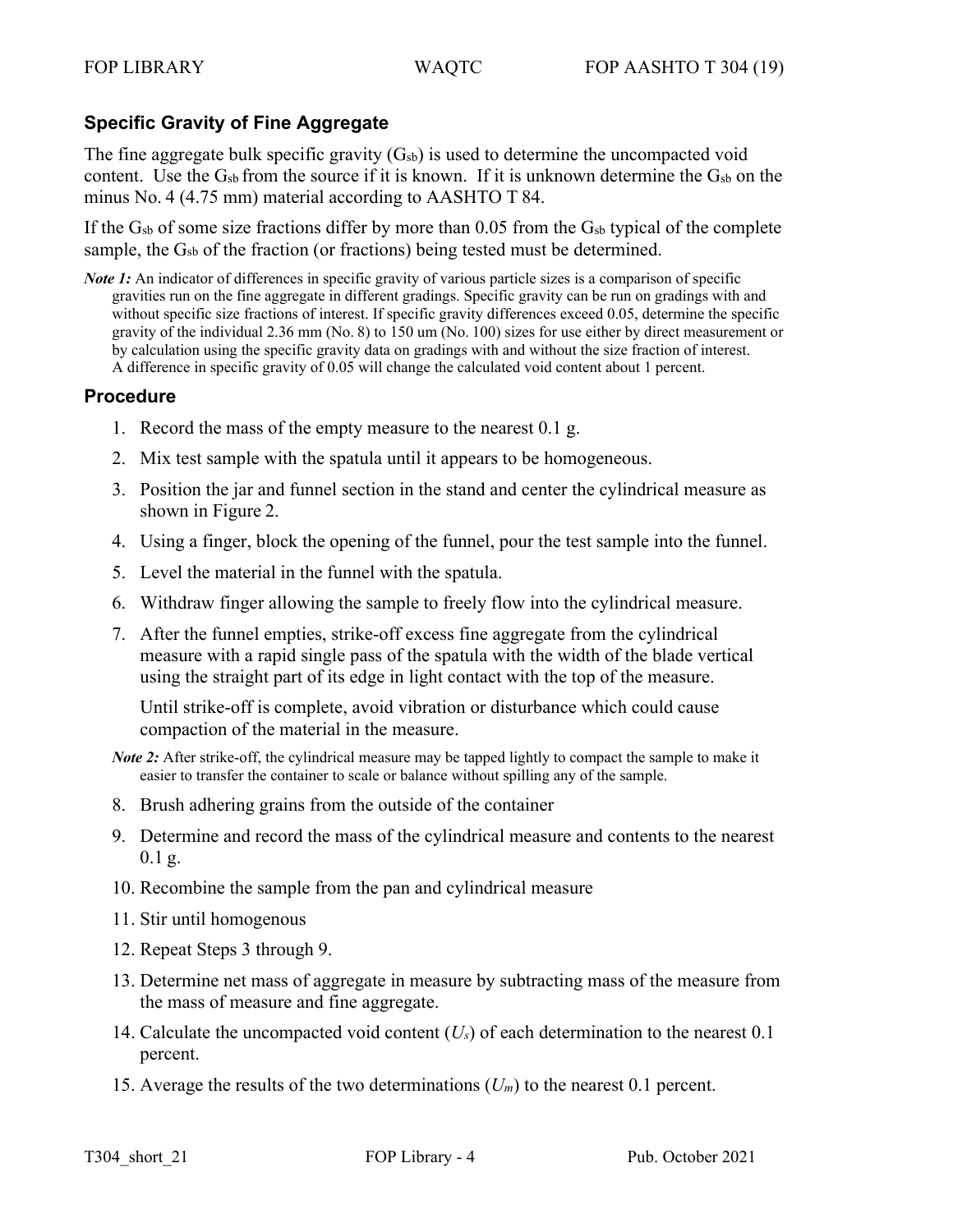# **Calculations**

**Calculate the uncompacted voids for each determination:**

$$
U_s = \frac{V - \left(\frac{F}{G_{sb}}\right)}{V} \times 100
$$

Where:

 $U_s$  = uncompacted voids in the material to the nearest 0.1 percent

 $V =$  volume of cylindrical measure, mL

 $F =$  net mass, g, of fine aggregate in measure

 $G<sub>sb</sub>=$  Bulk dry specific gravity of fine aggregate;

#### **Calculate the average uncompacted voids for the two determinations:**

$$
U_m=\frac{U_1+U_2}{2}
$$

Where:

 $U_m$  = the average uncompacted void content to the nearest 0.1 percent

 $U_1$  = first determination

 $U_2$  = second determination

#### **Example:**

$$
U_s = \frac{99.8 \text{ mL} - \left(\frac{146.2 \text{ g}}{2.636}\right)}{99.8 \text{ mL}} \times 100 = 44.4\%
$$

Where:

 $U_s$  = uncompacted voids in the material to the nearest 0.1 percent  $V = 99.8$  mL  $F = 146.2 g$  $G_{sb} = 2.636$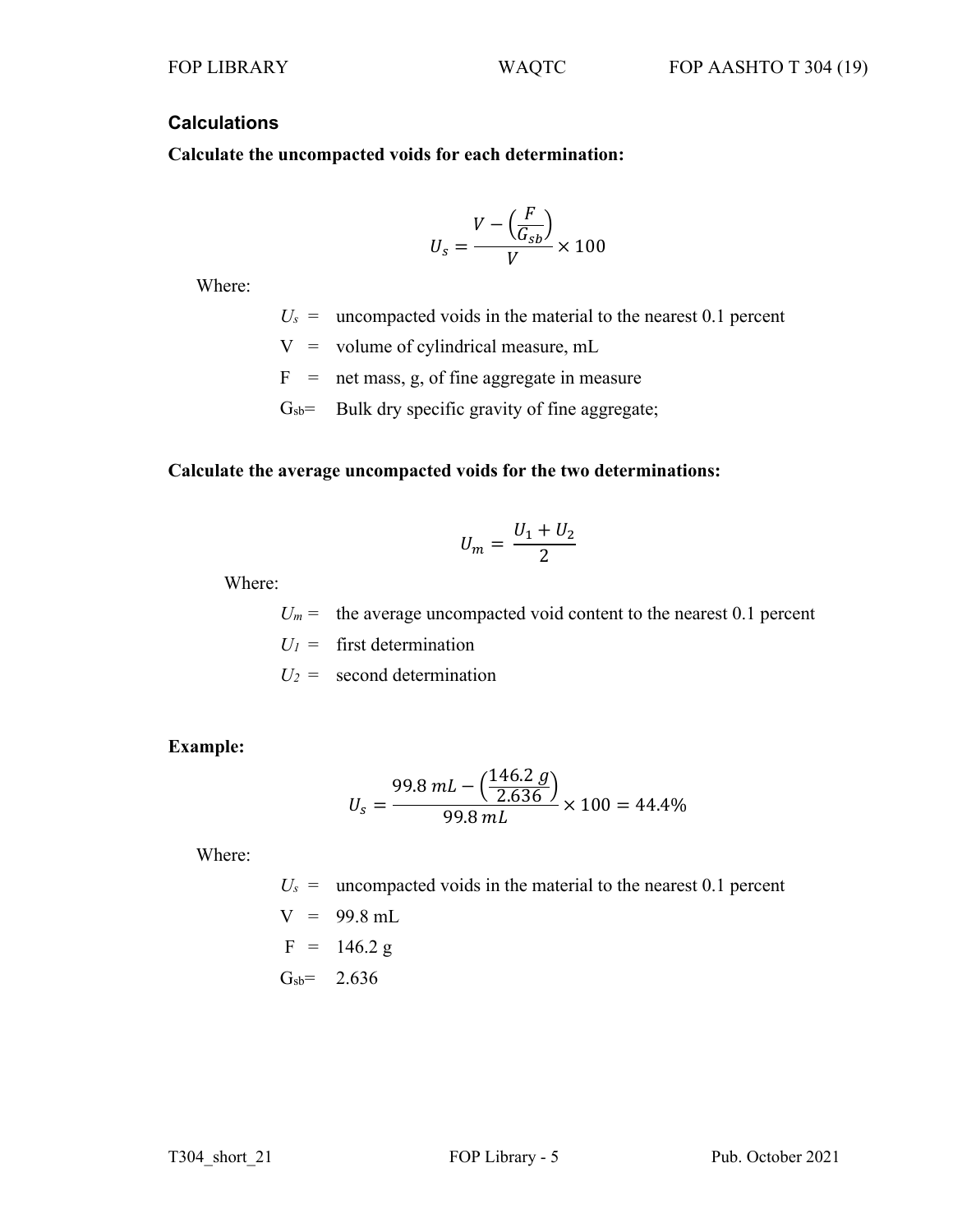The average uncompacted voids for the two determinations:

$$
U_m = \frac{48.7\% + 49.9\%}{2} = 49.3\%
$$

Where:

$$
U_m
$$
 = the average uncompacted void content to the nearest 0.1 percent  
\n $U_l$  = 48.7%  
\n $U_2$  = 49.9%

# **Report**

- The Uncompacted Voids  $(U_m)$  in percent to the nearest 0.1 percent.
- The specific gravity value used in the calculations.